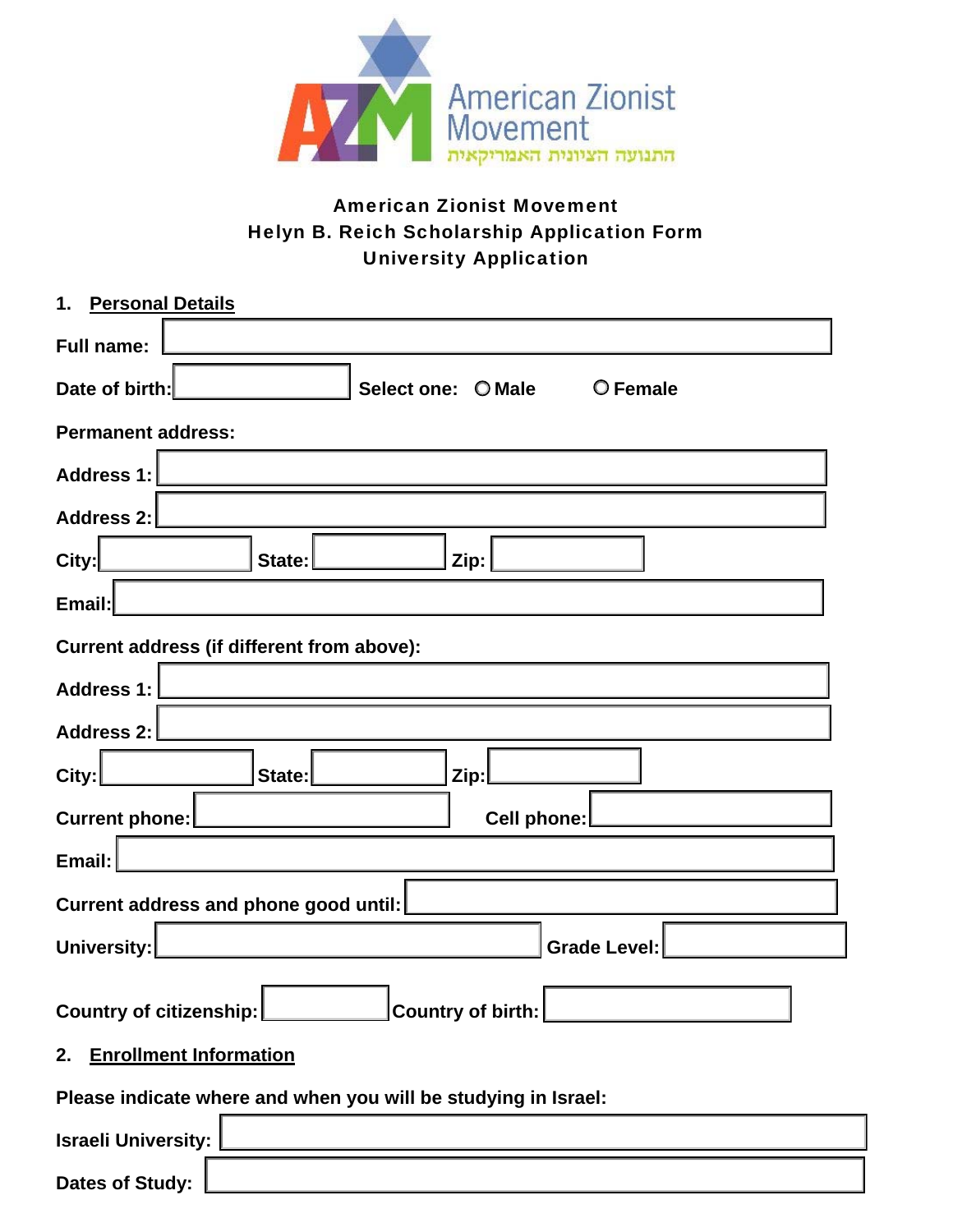## American Zionist Movement Helyn B. Reich Scholarship Application Form

#### Page 2

#### **3. Israel Involvement: Past and Projected Future**

Have you visited or studied in Israel before? Select one: OYes ONo

**If yes, please include the dates and purpose (i.e. study, family trip, organized trip, etc.) for up to your three most recent trips. There is space to describe each trip in more detail below.** 

| Dates:L | ∐Purpose: <u>∣</u> |  |
|---------|--------------------|--|
| Dates:  | ∏Purpose:          |  |
| Dates:L | JPurpose:L         |  |

**If any of the above trips were part of an organized program, please name the program and describe the program and your experience in more detail here:**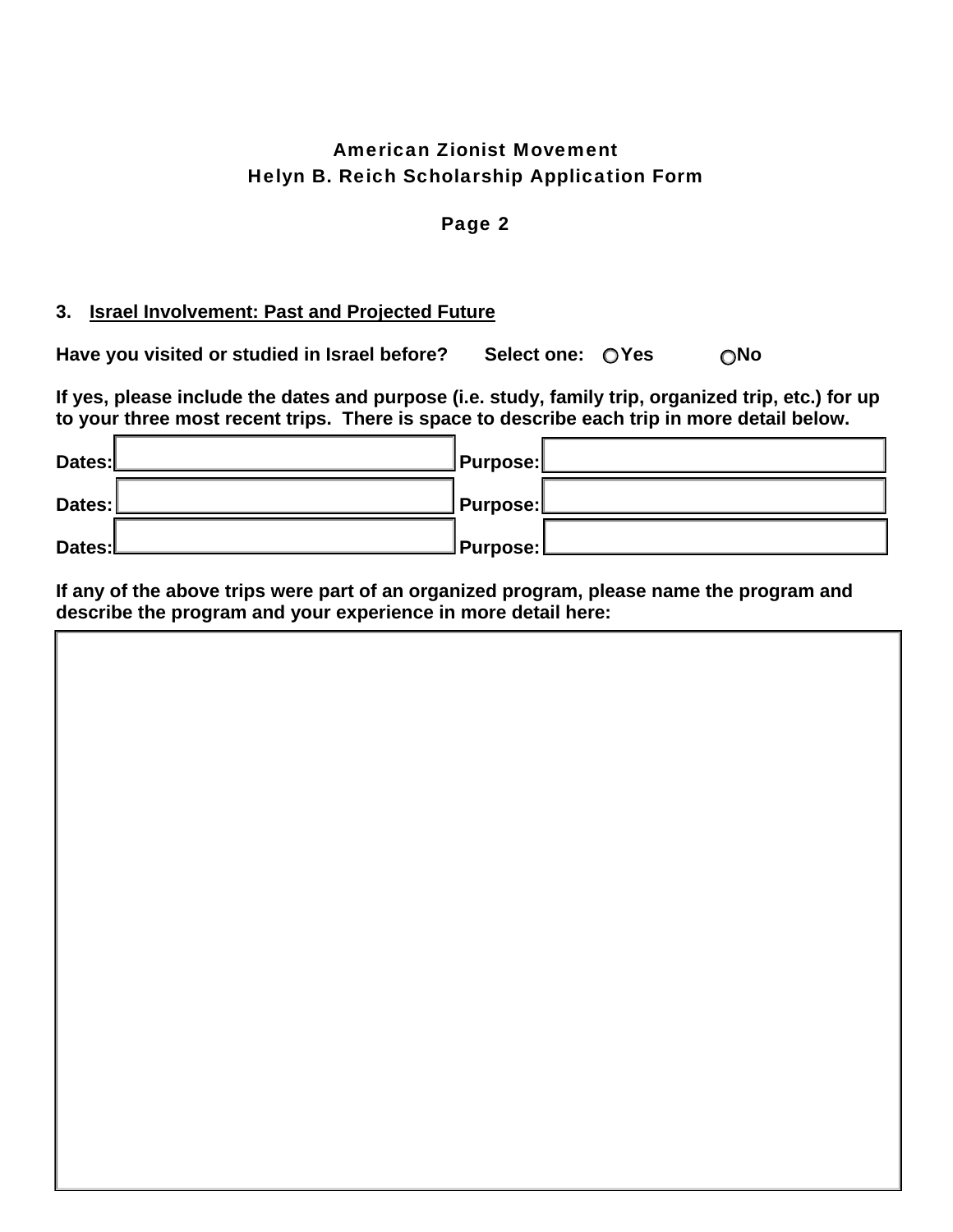## American Zionist Movement Helyn B. Reich Scholarship Application Form

#### Page 3

Have you studied Hebrew before? Select one:  $\bigcirc$  Yes  $\bigcirc$  No **If yes, how would you describe your level of both understanding and fluency?**  Understanding: Select one: O Beginner OIntermediate O Advanced O Native Speaker Fluency: Select one: OBeginner OIntermediate OAdvanced ONative Speaker

**Notes:** 

#### **How do you envision your future involvement with Zionism and the Jewish community?**

**Why are you choosing to study in Israel? How will this program of study in Israel advance both your professional and personal goals?**